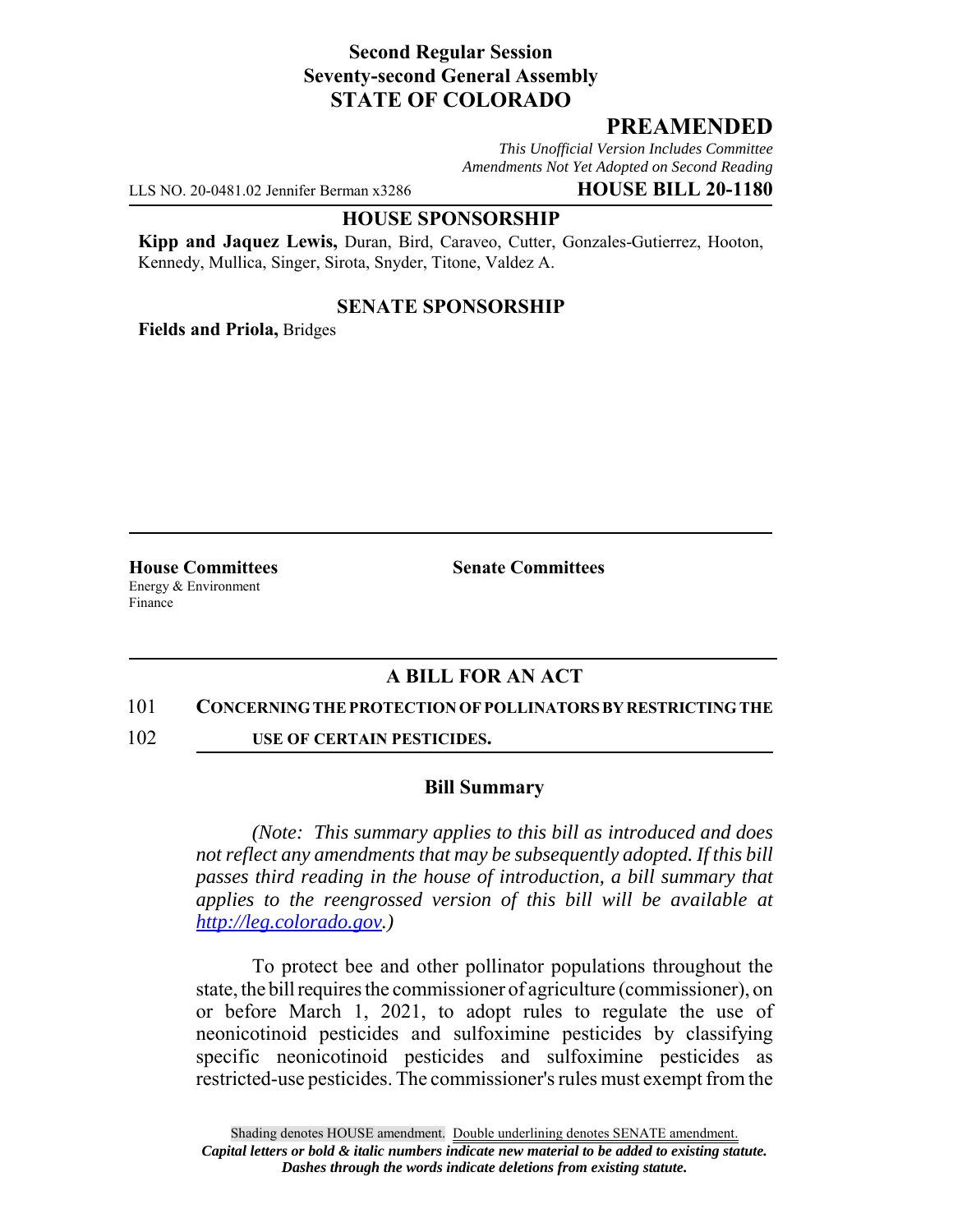restricted use of the pesticides their use as indoor pest control, personal care, and pet care products; however, the commissioner, thereafter, may amend the rules to disallow their use as indoor pest control, personal care, or pet care products if the commissioner determines that another commercially available product that is not a neonicotinoid pesticide or a sulfoximine pesticide is as or more effective than a neonicotinoid pesticide or a sulfoximine pesticide when used in accordance with the product's label directions for the same indoor pest control, personal care, or pet care use or uses.

The commissioner's rules regarding the restricted use of neonicotinoid pesticides and sulfoximine pesticides must not apply to commercial applicators, limited commercial applicators, public applicators, qualified supervisors, certified operators, and private applicators.

| $\mathbf{1}$   | Be it enacted by the General Assembly of the State of Colorado:     |
|----------------|---------------------------------------------------------------------|
| $\overline{2}$ | <b>SECTION 1.</b> Short title. The short title of this act is the   |
| 3              | "Pollinator Protection Act of 2020".                                |
| $\overline{4}$ | <b>SECTION 2.</b> In Colorado Revised Statutes, 35-9-103, amend the |
| 5              | introductory portion; and $add(9.5)$ and $(13)$ as follows:         |
| 6              | 35-9-103. Definitions. As used in this article ARTICLE 9, unless    |
| $\overline{7}$ | the context otherwise requires:                                     |
| 8              | "NEONICOTINOID PESTICIDE" MEANS A PESTICIDE<br>(9.5)                |
| 9              | CONTAINING AN ACTIVE INGREDIENT BELONGING TO THE NEONICOTINOID      |
| 10             | <b>CLASS OF INSECTICIDES.</b>                                       |
| 11             | (13) "SULFOXIMINE PESTICIDE" MEANS A PESTICIDE CONTAINING           |
| 12             | AN ACTIVE INGREDIENT BELONGING TO THE SULFOXIMINE CLASS OF          |
| 13             | <b>INSECTICIDES.</b>                                                |
| 14             | <b>SECTION 3.</b> In Colorado Revised Statutes, 35-9-118, add (3.5) |
| 15             | as follows:                                                         |
| 16             | 35-9-118. Powers and duties of the commissioner - rules.            |
| 17             | (3.5) (a) ON OR BEFORE MARCH 1, 2021, THE COMMISSIONER SHALL        |
|                |                                                                     |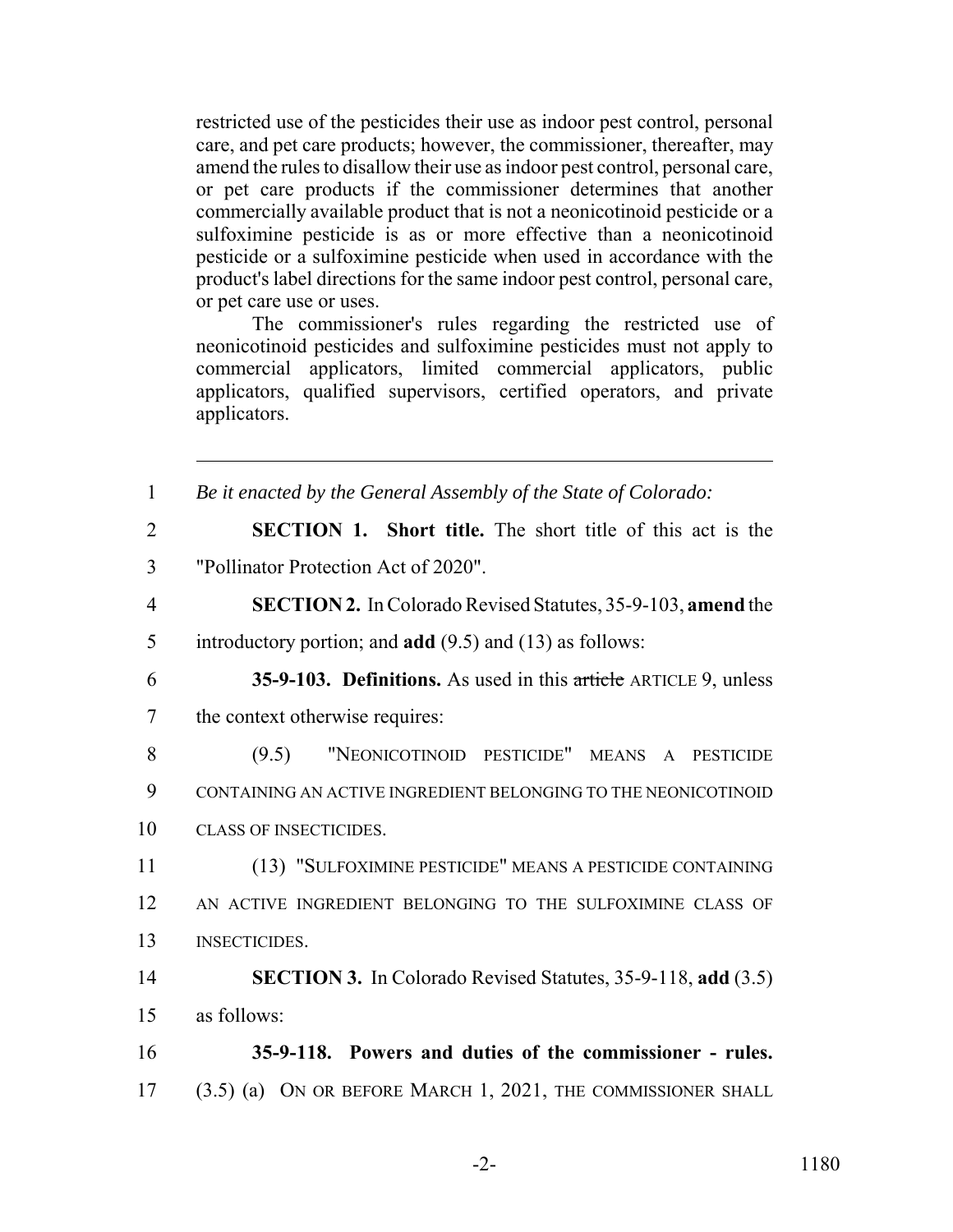ADOPT RULES TO IDENTIFY THE FOLLOWING AS RESTRICTED-USE PESTICIDES:

- (I) PESTICIDES CONTAINING THE FOLLOWING ACTIVE INGREDIENTS:
- (A) IMIDACLOPRID;
- (B) NITHIAZINE;
- (C) ACETAMIPRID;
- (D) CLOTHIANIDIN;
- (E) DINOTEFURAN;
- (F) THIACLOPRID; AND
- 10 (G) THIAMETHOXAM; AND
- (II) SULFOXIMINE PESTICIDES CONTAINING THE ACTIVE INGREDIENT SULFOXAFLOR.
- (b) SUBJECT TO SUBSECTION (3.5)(c)(I) OF THIS SECTION, THE COMMISSIONER'S RULES ADOPTED PURSUANT TO SUBSECTION (3.5)(a) OF
- THIS SECTION MUST ESTABLISH AN EXEMPTION FOR ANY:
- (I) PET CARE PRODUCTS LABELED FOR USE TO MITIGATE FLEAS,
- 17 MITES, TICKS, HEARTWORMS, OR OTHER PESTS THAT ARE HARMFUL TO THE
- HEALTH OF A DOMESTICATED ANIMAL;
- (II) PERSONAL CARE PRODUCTS, INCLUDING THOSE PRODUCTS LABELED FOR USE TO MITIGATE LICE;

 (III) INDOOR PEST CONTROL PRODUCTS LABELED FOR USE TO MITIGATE INSECTS INDOORS, INCLUDING ANT BAIT, AND ANY PEST CONTROL PRODUCTS THAT ARE LABELED FOR USE TO MITIGATE INSECTS BOTH INDOORS AND OUTDOORS; AND

- (IV) PRESERVED WOOD PRODUCTS AND PRODUCTS USED TO MANUFACTURE PRESERVED WOOD.
- (c) (I) IN CONSULTATION WITH THE PESTICIDE ADVISORY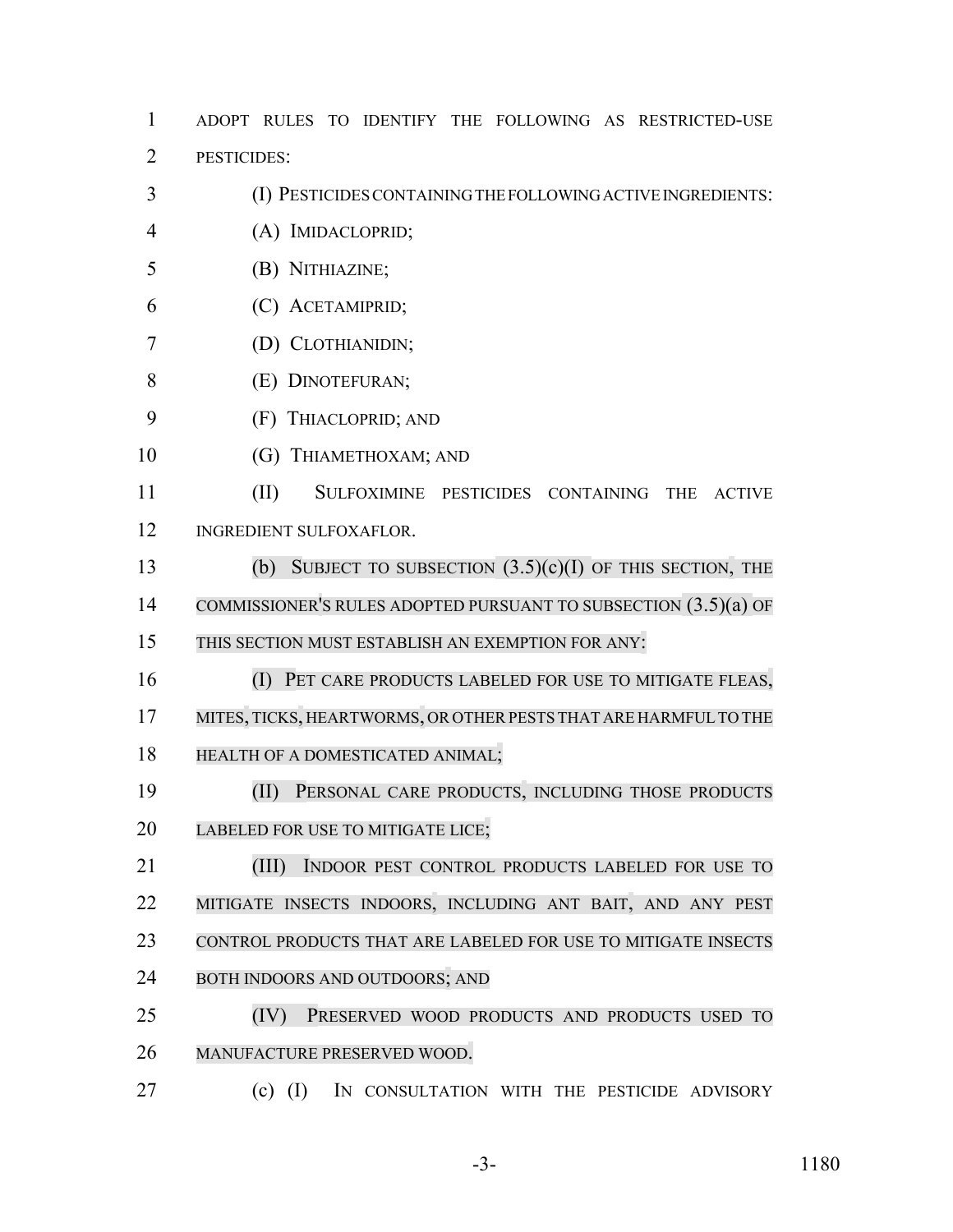COMMITTEE CREATED IN SECTION 35-10-125, THE COMMISSIONER MAY 2 AMEND THE RULES PROMULGATED PURSUANT TO THIS SUBSECTION (3.5) TO:

 (A) DISALLOW A RESTRICTED-USE PESTICIDE'S PERMITTED USE PURSUANT TO RULES PROMULGATED UNDER SUBSECTION (3.5)(b) OF THIS SECTION IF THE COMMISSIONER IS SATISFIED THAT ANOTHER COMMERCIALLY AVAILABLE PRODUCT THAT IS REGISTERED UNDER THIS ARTICLE 9 AND IS NOT A NEONICOTINOID PESTICIDE AND NOT A SULFOXIMINE PESTICIDE IS AS OR MORE EFFECTIVE THAN A NEONICOTINOID PESTICIDE OR A SULFOXIMINE PESTICIDE FOR THE SAME USE OR USES 11 LISTED IN SUBSECTION (3.5)(b) OF THIS SECTION; AND

(B) PROTECT THE PUBLIC HEALTH, SAFETY, AND ENVIRONMENT.

**(II) NOTHING IN THIS SUBSECTION (3.5):** 

 (A) PREVENTS THE COMMISSIONER FROM RESTRICTING THE USE OF OTHER NEONICOTINOID PESTICIDES OR SULFOXIMINE PESTICIDES IF RESTRICTING THEIR USE IS DONE IN ACCORDANCE WITH THE COMMISSIONER'S AUTHORITY UNDER THIS ARTICLE 9;

 (B) ALTERS, LIMITS, OR EXPANDS THE COMMISSIONER'S EXISTING AUTHORITY TO DESIGNATE A PESTICIDE THAT IS NOT A NEONICOTINOID PESTICIDE OR SULFOXIMINE PESTICIDE AS A STATE RESTRICTED-USE OR LIMITED-USE PESTICIDE UNDER THIS ARTICLE 9; OR

**(C)** ALTERS OR LIMITS THE OBLIGATIONS OF A COMMERCIAL APPLICATOR, REGISTERED LIMITED COMMERCIAL APPLICATOR OR HIS OR HER EMPLOYEE, REGISTERED PUBLIC APPLICATOR OR HIS OR HER EMPLOYEE, QUALIFIED SUPERVISOR, CERTIFIED OPERATOR, OR PRIVATE APPLICATOR, AS THOSE TERMS ARE DEFINED IN SECTION 35-10-103, TO COMPLY WITH THE LICENSE OR REGISTRATION REQUIREMENTS IMPOSED ON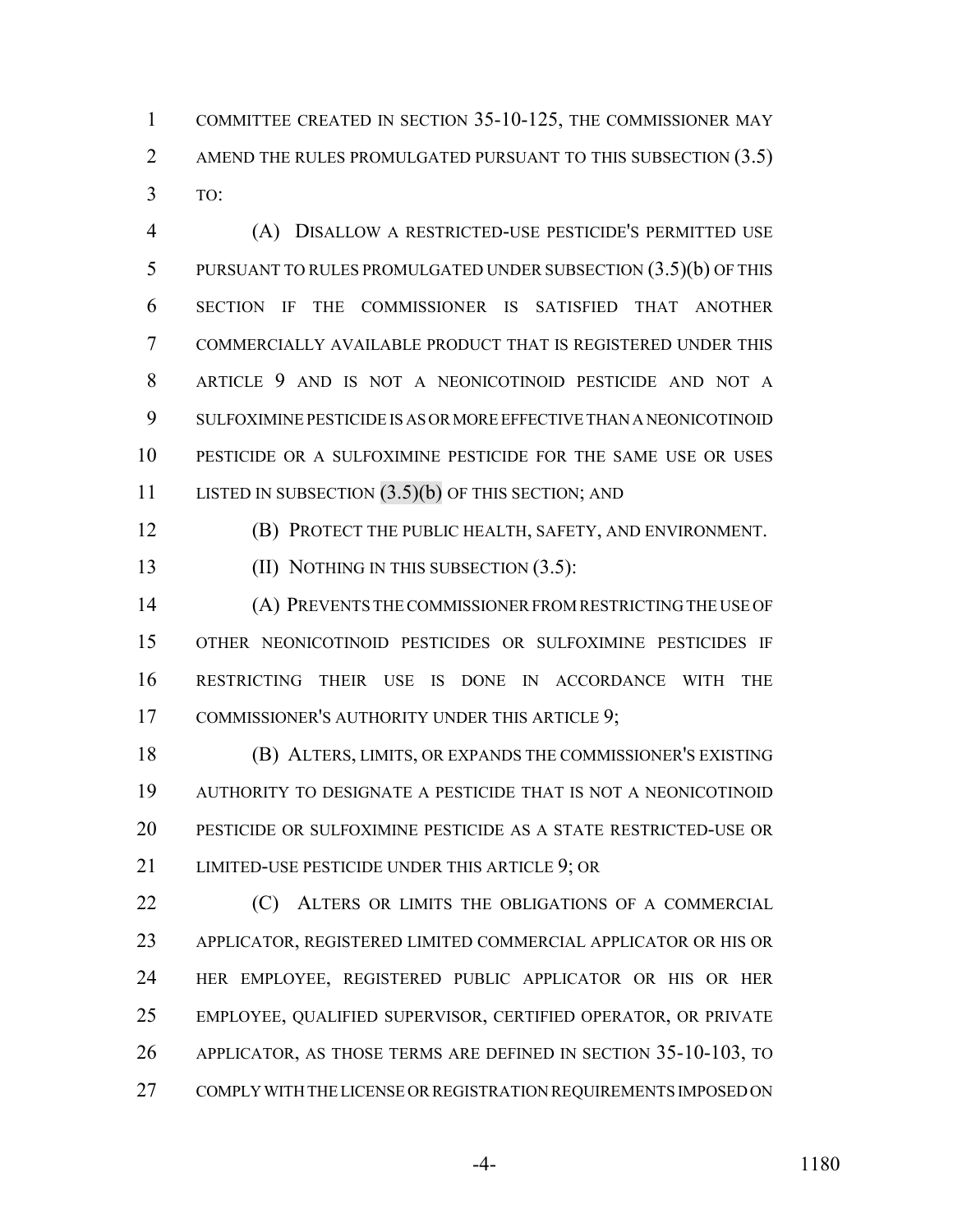THEM PURSUANT TO ARTICLE 10 OF THIS TITLE 35.

2 (d) EXCEPT AS SPECIFIED IN SUBSECTION  $(3.5)(c)(II)(C)$  OF THIS SECTION, THE FOLLOWING PERSONS ARE EXEMPT FROM ANY LICENSURE REQUIREMENTS FOR USE OF A PESTICIDE DESIGNATED AS A STATE 5 RESTRICTED-USE PESTICIDE PURSUANT TO THIS SUBSECTION (3.5):

 (I) A COMMERCIAL APPLICATOR, AS DEFINED IN SECTION 35-10-103 (2), OR AN EMPLOYEE WORKING UNDER THE COMMERCIAL APPLICATOR'S SUPERVISION;

 (II) A REGISTERED LIMITED COMMERCIAL APPLICATOR, AS DEFINED IN SECTION 35-10-103(8), OR AN EMPLOYEE WORKING UNDER THE LIMITED COMMERCIAL APPLICATOR'S SUPERVISION;

 (III) A REGISTERED PUBLIC APPLICATOR, AS DEFINED IN SECTION 35-10-103 (12), OR AN EMPLOYEE WORKING UNDER THE PUBLIC APPLICATOR'S SUPERVISION;

 (IV) A QUALIFIED SUPERVISOR, AS DEFINED IN SECTION 35-10-103 (13);

 (V) A CERTIFIED OPERATOR, AS DEFINED IN SECTION 35-10-103 (1); AND

 (VI) A PRIVATE APPLICATOR, AS DEFINED IN SECTION 35-10-103 (11.5).

 **SECTION 4. Act subject to petition - effective date.** This act takes effect at 12:01 a.m. on the day following the expiration of the ninety-day period after final adjournment of the general assembly (August 5, 2020, if adjournment sine die is on May 6, 2020); except that, if a referendum petition is filed pursuant to section 1 (3) of article V of the state constitution against this act or an item, section, or part of this act within such period, then the act, item, section, or part will not take effect